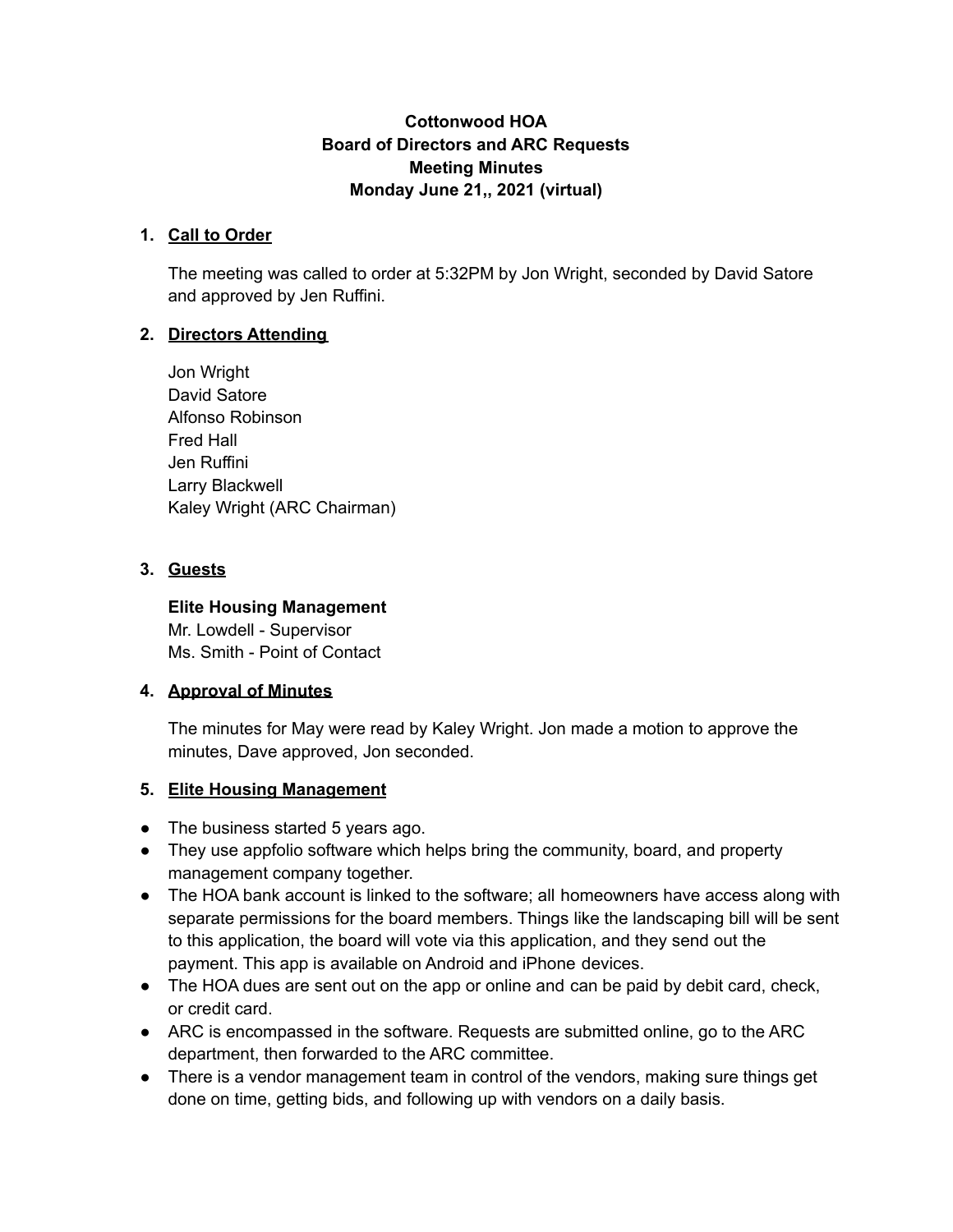- There is a compliance department, they drive through every 10 days typically depending on covenants, and they're transparent across the board.
	- Reports on this can be printed at the end of the week or month, picture violations are uploaded into the system, homeowners are immediately notified but are also mailed out which gives them the opportunity to correct the violation there and then.
- Reconcile bank statements at the start of the month and a report of everything is forwarded to the board prior to the monthly meeting so they can be prepared.
- Pricing:
	- Flat rate with one variable (postage). There is a cost per violation and statement that is mailed.
- Have a Cam already and they're in the process of getting 2 more people accredited.
- **● Questions:**
	- What kind of follow through do you do? Such as, we contact you for something, what is your follow up?
		- Specifically, for violations: our violation driver drives through on the spot on the exact date specified on the covenants. If something isn't corrected by the next violation date, another letter is written. Statements/delinquencies go out monthly. We follow through, keep to Florida Statute, and send follow up violations when it's necessary.
	- The President or ARC chairman currently have one POC. How does this work for your company?
		- Depends on the department. Donna Kirk is our main person in customer relations. She'll investigate and if it isn't something she can do, she'll forward you to the department you need to speak to. Alice works Vendor, Mira works finances along with Crystal (the Cam), Ms. Smith is public relations, then there's the entire compliance department.
		- We structured it this way so that one person isn't the only POC, as it can cause gaps if there's sickness or vacations, etc.
	- What's the cost?
		- For just the homes, being gated, it's about \$5.50-\$6 per house per month. So that'd be approximately \$1,127.50.
	- The compliance officer, does he write a violation immediately to the violator or does he write a letter to the board first?
		- The officer will write the letter and there's an option of either sending it directly to the homeowners or if the board would like to first review, we can send it to the board initially.
		- Normally the initial drive through includes a board member who can comment on general issues, problem houses, etc. Violations will include pictures of the issues plus the section of the covenants the violation is based on.
	- In the matter of extenuating circumstances for certain households, what happens?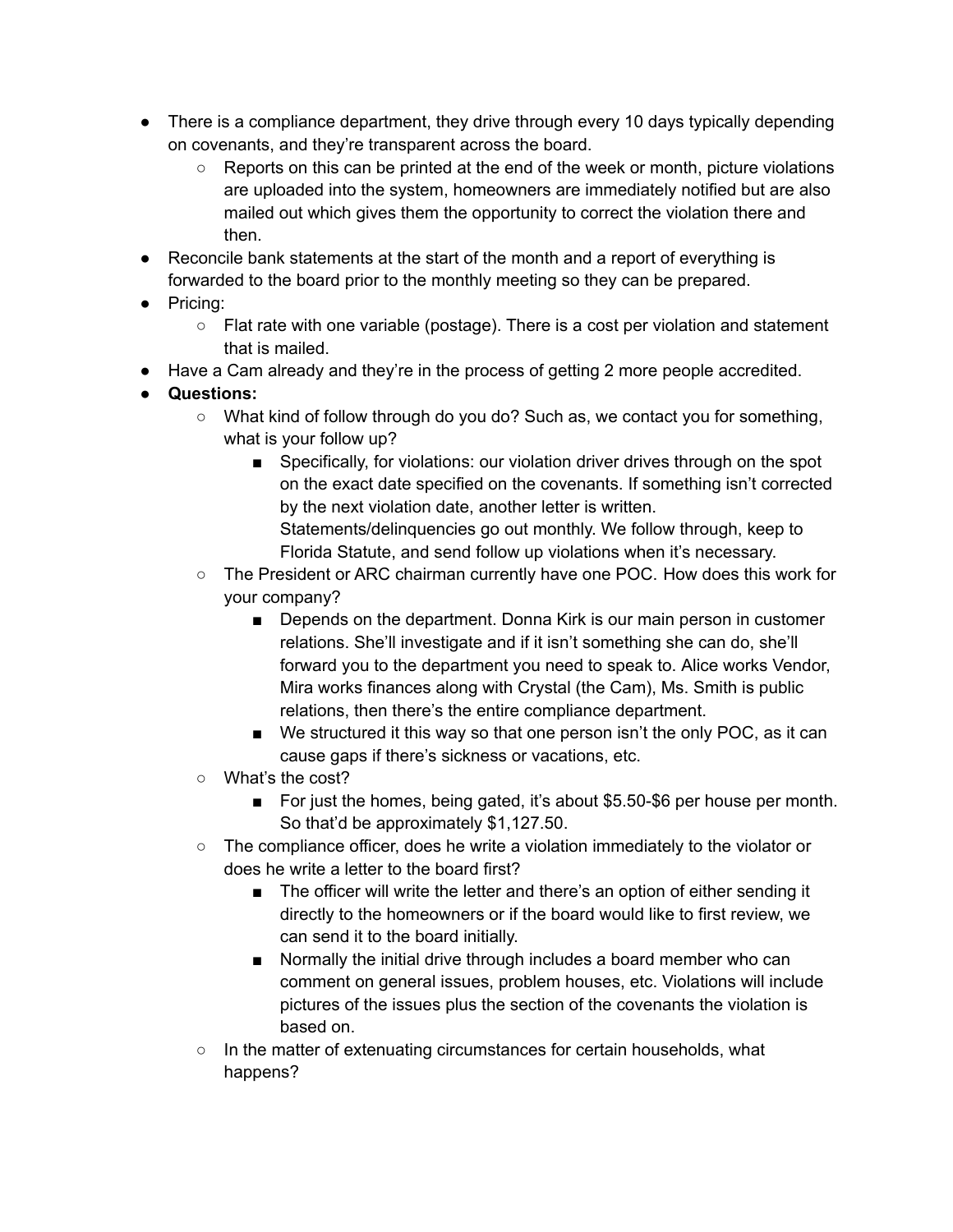- Inform them and they will add a note to that account. If the officer sees a violation and goes to create the letter, they'll see the note and abstain.
- How do you handle repeat offenders?
	- Jon: the attorney is working on a fine for repeat offenders.
	- Mr. Lowdell: once the fee schedule is nailed down, we do clamp down on repeat offenders. Every neighborhood has them, so we know how to deal with them. The same with the client-vendor relationship as there's always a problem in one way or another, but going on a case by case basis is the best method of finding a solution.
- The portal you use, that will host our covenants?
	- Ehmusa.com if you pull up the Communities section the bylaws and CCNRs are posted here. There's also the estoppel information here as well.
	- The portal can email blast or text the whole neighborhood if need be. Documents can be added here - lots of things that can be used.
	- All required documents by the state are on the site.
- The minutes can be added to the portal; who uploads those?
	- Ally does.
- Is there a bulletin board for board approved requests, like a last minute special meeting?
	- You'd actually contact us directly and we'd send out an email blast for members.
- Do you have recommended vendors for various items?
	- Typically what we do is not recommend specific vendors, but rather we gather bids and give them to the board for you to choose. If we start to push vendors, it isn't the right way for the relationship to go.
- Who handles legal issues?
	- We have an attorney on staff but if you have one you prefer to use, we can take them on as a vendor.
- What other communities do you handle in this area?
	- Belmont Downs, Bernath Place, Shandell, Country Club Villas, Stonebrook Villas, Wayside, Monticello.
- The homeowner submits the ARC request to the app/portal, then it gets emailed to us. I know you see what they do/don't need, but is this the chairman and a person on your team working together to make sure everything has been submitted properly, or how does that work?
	- Ms. Ronnette works with you. The homeowner submits it with the required documents, she looks it over to make sure it has everything it needs and she won't send them until they have everything they need.
- How often do you come to meetings?
	- Up to you guys. Our contract is almost like a month-by-month basis and we like to come to a board meeting every quarter. However, when we take over an HOA, the first 2-3 months we like to come to the meetings to get to know everyone.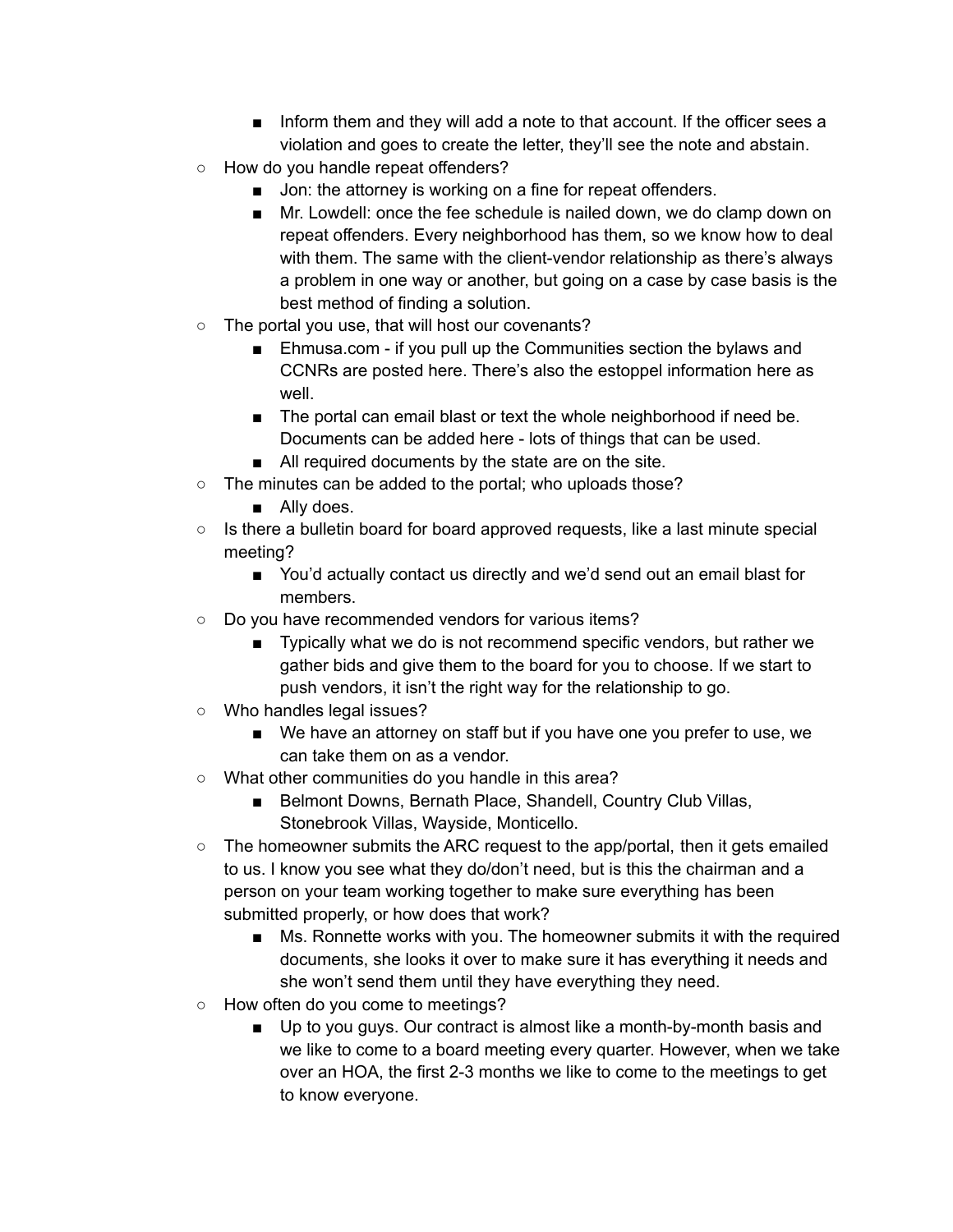- What kind of communication is sent out for the ARCs?
	- 50-60% of ARCs are incomplete when initially sent. If they don't have enough information, the ARC department will go back and forth with the homeowner before it's sent to the board.
- Do you have a new homeowner package you send out?
	- Yes, once we receive the estoppel we update the system, send the letter about how to login to the portal, and that portal will have 100% of what they need.

**\*Note:** *We currently pay EPM \$8100 per year plus postage.*

#### **6. New Business**

- **● May Financials with Jen**
	- **○** They look fine, but there are questions about April financials. Jen emailed Dawn at EPM for those April questions and we are waiting for followup.
	- $\circ$  For those who are delinguent in their 2021 fees: \$2336.69 total still owed. 4 out of 7 are in contact with the attorney, the other 3 are not. One sold the property in April and also need to contact the attorney.

#### **● Front Gate Enclosure**

- Jon spoke to Timberland about paying the expense but hasn't got an answer yet.
- Currently they only make tan and white vinyl fences; this was a question in the last meeting. Cost between the aluminum and white vinyl is practically the same. It's far too expensive to put in the walk-through doors. The price for the aluminum powder coated fence is \$1200 and we put it in ourselves. If we have the fencing company do it, it's \$3500 for the fence and the labor.
- Will vote on this topic in the next meeting; 3 board members couldn't make it to the meeting.

#### **● Animals:**

- **○** This is a reminder to leash your animals; no roaming allowed. A new homeowner on Broadfield has 2 dogs and has been letting them out off leashes, and they've gotten off leashes in general, and they've attacked a homeowner twice and people walking in the neighborhood as well. The Animal Control Office (Santa Rosa) is being notified. EPM notified to send out a letter.
- **● Storm Drains:**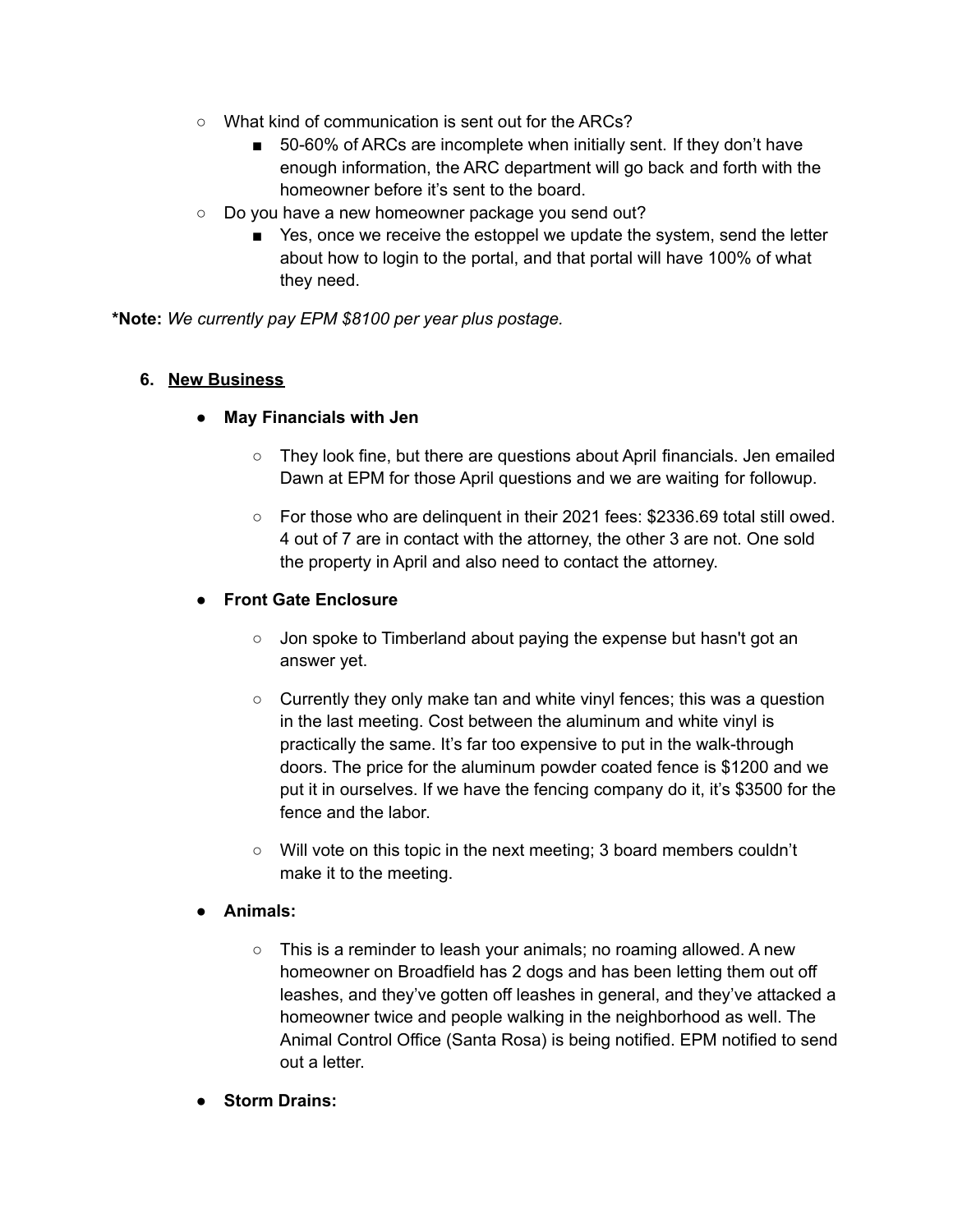- Spring clean up! If you have a storm drain close to your house, make sure to pressure wash the storm drain too.
- **● Mediacom:**
	- **○** Alfonso contacted Robin Porter from EPM about the same problem we've been having for the last few months, we still have had no response from them about the Mediacom issue. We've also contacted Timberland.

## **● Sewage Drains:**

- Kaley contacted AT&T, who is blaming it on Mediacom. Mediacom is blaming it on Timberland, who is blaming both of them. Kaley contacted EPM (Donna) to assess the situation, and she said she would contact Kevin to brainstorm. Should know something as an update by tomorrow.
- Our original contractor who inspected thought the issues we're having with 2 storm drains might be with all of them, and that it's something underneath causing it. Dave has noticed his also starting to degrade right next to the AT&T box.

## **● Pressure Washing Anderson Fence:**

**○** Kaley looked over the work that was done and did an excellent job keeping in communication with the vendor, noticed some areas that were missed, and had them correct.

### **● Gas Install**

- $\circ$  One homeowner has had issues with the gas install. They cut his electric fence and his dog got out, for which he apologized profusely.
- $\circ$  If needed, Jon has the name/number for the City of Milton POC for this.

# **7. ARC Requests**

### ○ **Carl Hall - 9302 Iron Gate Blvd**

- i. Repair existing 16 foot gate. It's starting to sag and I need to enforce the frame.
- ii. **Vote:** All approved.

### ○ **Erin Cook - 6053 Grey Moss**

- i. Installing underground drains that will take the water from our gutters out to the road. 75' 4' Drain, 30' 2' Drain, 3 Pop Caps, 65 "4' Drain front, 10 ' 4' Drain Back, Run 1 downspout into the line going to the road.
- ii. **Vote:** all approved.
- **Lee Morgan - 5515 Huntington**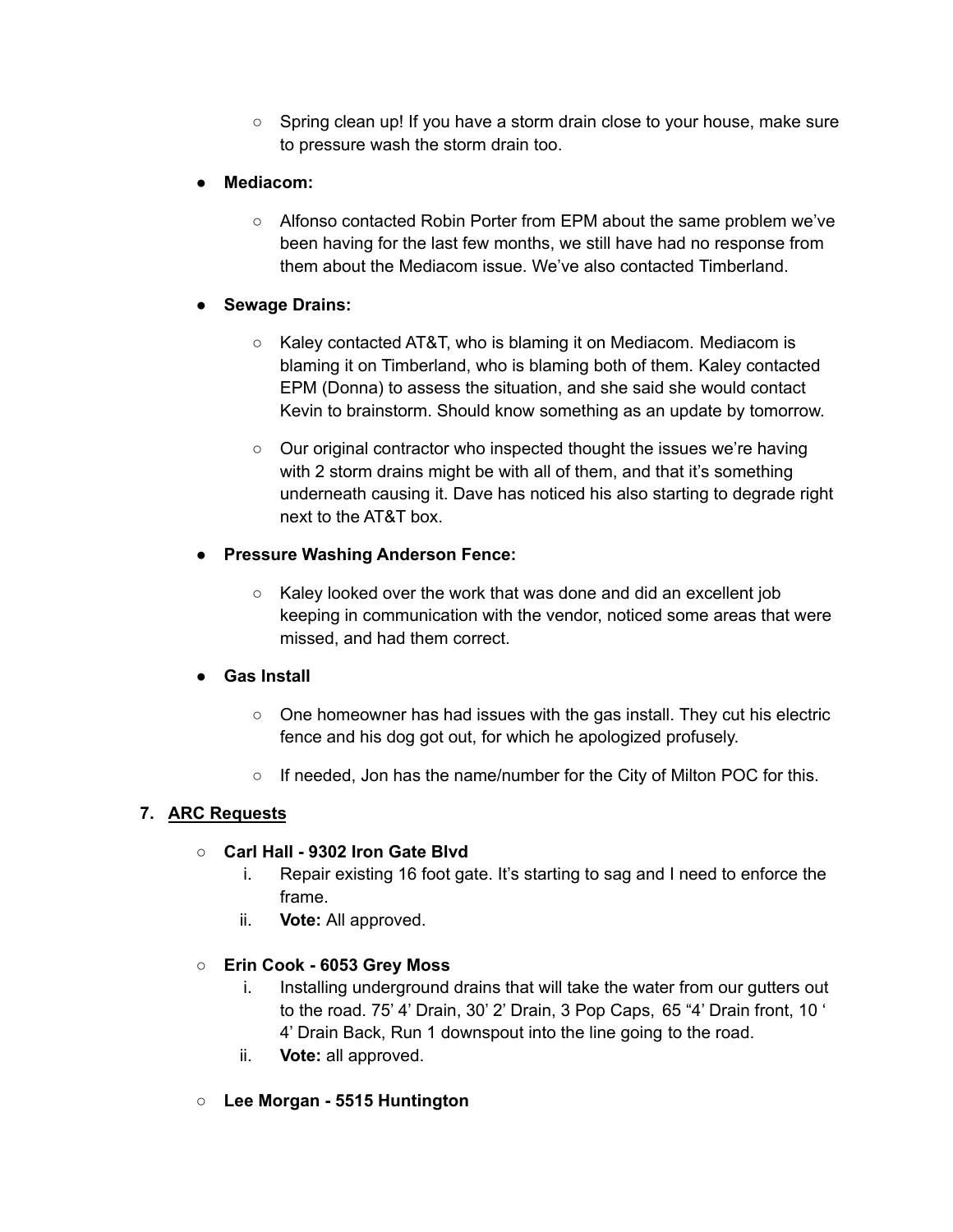- i. Natural gas generator install. Position left side of the house (from plat map). Quiet Connect Series RS25.
- ii. **Vote:** All approved.

# ○ **Lee Morgan - 5515 Huntington**

- i. The Privacy fence on both sides of the house is rotten. I would like to replace it with as close to the original fencing and color as possible. One the right side of the house the fence and gate equal 31' with the gate being 10' long. (10'gate ; 21' fence). On the left side of the house, the total fence and gate is (11'' 10 '' long). The gate is 4'' wide. The matching stain is Special Walnut 224. It's a soft brown color that will blend in.
- ii. **Vote:** All approved.

# ○ **Dalton Davis - 9281 Iron Gate Blvd**

- i. 16 X 33 Gunite Pool in the center of the backyard. Installed by Robert's Pool, tentative start date in early mid July. Estimated 4-6 weeks from start date to completion. Port-A-Potty - Backyard. Baby Fence (Owner installing)
- ii. **Vote:** All approved.

## ○ **Mickey Burton - 6125 Broadfield Ct.**

- i. Approved for Light Oak through the May 2021 board meeting. Didn't put up a light oak, but ended up putting in a Salmon / Pinkish. Needed to resubmit for the color changing without approval.
- ii. **Vote:** All approved.

### ○ **Keith Holt - 5413 Heatherton Road -**

- i. Wants to change his exterior light fixtures. He has 2 on the front porch that are faded and 2 on either side of his garage door that are faded. Same Size, Same Style, colors.
- ii. **Vote:** All approved.

# ○ **Larry Blackwell - 6126 Broadfield CT**

- i. Paint the front door with sidelights and shutters. Door sidelights made of fiberglass, plastic, vinyl and wood. Fiberglass door was stained using a gel stain and required a chemical process to be removed. Wood was painted and not sure what was used on plastic and vinyl - now flaking off. Vinyl Shutters have faded badly in 3 plus years due to color selection and the Florida Sun. Five Star Painting recommended using Sherwin Williams Duration Exterior Acrylic Latex, which will cover all materials (touch up easier). Color will be 6069 French Roast and is close match to existing wood and blends well with home
- ii. **Vote:** All approved.